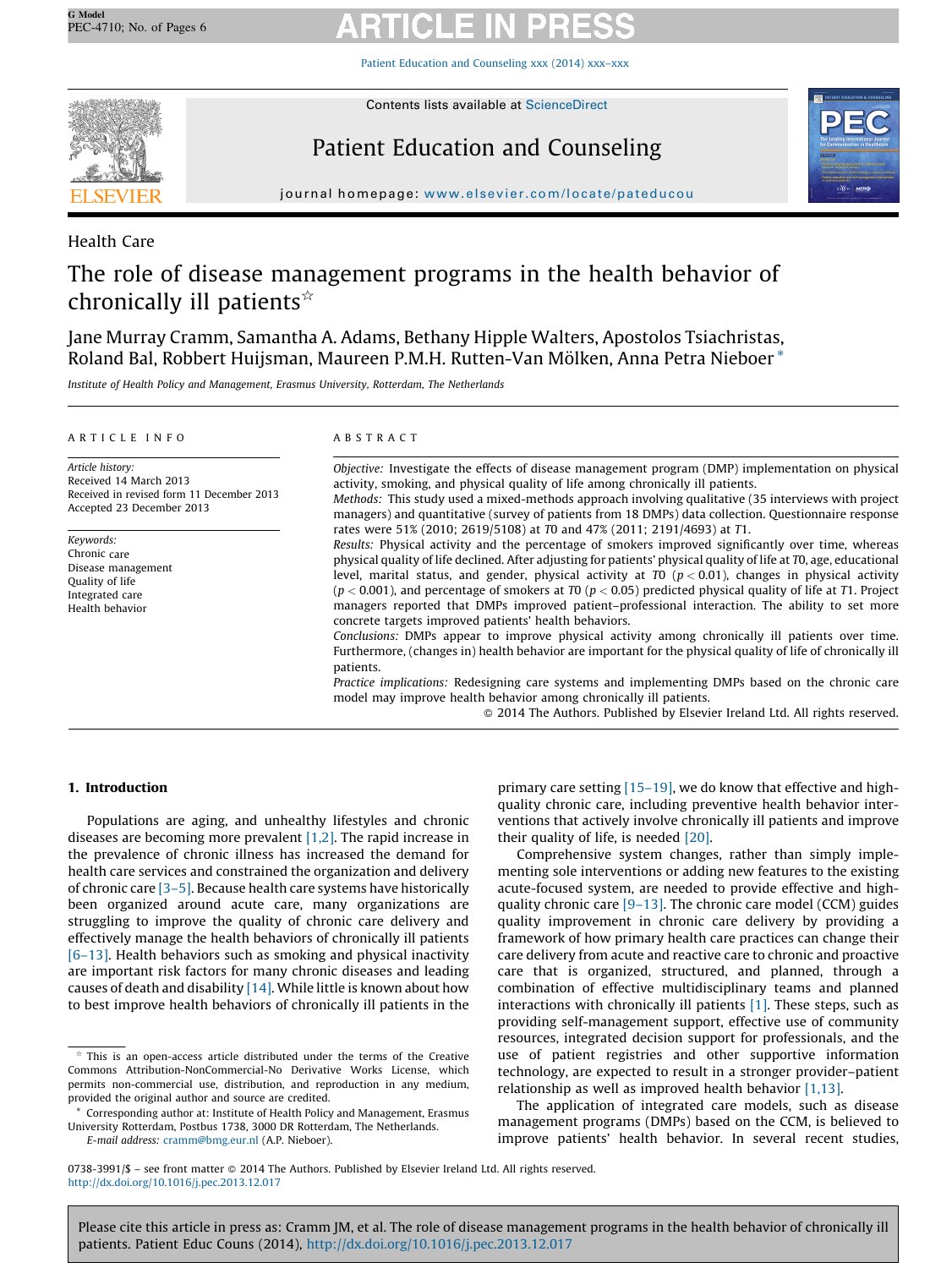researchers have examined the effectiveness of care delivery based on the CCM and reported promising but inconclusive results [\[21–24\].](#page-4-0) Pearson and colleagues [\[22\]](#page-4-0) found evidence suggesting that the CCM is a useful framework for quality improvement (e.g., positive changes in proactive follow-up, patient registries, capacity to support care management decisions). A meta-analysis conducted by Tsai and colleagues [\[23\]](#page-5-0) provided strong evidence that the CCM led to significant improvements in process outcome measures (e.g., number of prescribed medications, number tested for hemoglobin A1c level) and clinical outcomes (e.g., number with hemoglobin A1c level > 7%). Other researchers have found indications that programs based on the CCM prevent disease complications [\[24\].](#page-5-0) These studies, however, did not report the effects of such programs on patients' health behavior over time. Therefore, this study aimed to investigate the effects of DMP implementation on improved physical activity and smoking cessation among chronically ill patients. Since health behaviors are expected to affect physical quality of life this study additionally aimed to investigate the effects of (changes in) smoking and physical activity on physical quality of life.

#### 2. Methods

We used a concurrent, nested mixed-methods approach to describe DMPs [\[25\].](#page-5-0) The data are mixed during the analytical phase to broaden the scope of understanding of the topic examined. As described in our study protocol [\[26\],](#page-5-0) the results of qualitative and quantitative analyses were compared and contrasted to enrich our interpretive ability.

#### 2.1. Participants

A national program on ''disease management of chronic diseases'' provided funding for practices planning a redesigning of care based on the CCM. Requirements of the national program were that the practices had to have some experience with the delivery of chronic care and were equipped to implement systems needed for the delivery of high quality chronic care. This resulted in the inclusion of 22 DMPs (out of 38). These DMPs can be considered to be among the leaders of chronic care delivery in the Netherlands. Patients enrolled in these practices receive high quality care. It was not possible to recruit proper control patients from the same practices because implementing a DMP requires redesigning the care delivery structure, which affects all patients in a practice. Also we were not able to find control or comparison groups for all chronic diseases in other regions. This study included patients participating in 18/22 DMPs based on the CCM that were implemented in various Dutch regions. Four DMPs were excluded due to  $(1)$  a small sample  $\left($  < 15 patients),  $(2)$  delayed questionnaire distribution resulting in incomplete data, (3) inclusion of hospitalized patients rather than community-based primary care patients, and (4) slightly different questionnaire content to address a specific mental health condition. The 18 DMPs were characterized as collaborations between care sectors (e.g., between general practitioners and hospitals) or within primary care settings (e.g., among pharmacists, physiotherapists, dieticians, social workers), and by the population targeted: patients with cardiovascular diseases ( $n = 9$ ), chronic obstructive pulmonary disease ( $n = 4$ ), heart failure ( $n = 1$ ), comorbidity ( $n = 1$ ), and diabetes ( $n = 3$ ). See the appendix for a detailed overview of the interventions implemented in each DMP.

In 2010 (T0), most DMPs had finished developing interventions based on the CCM [e.g., information and communication technology (ICT) systems, training of professionals, care protocols, redistribution of tasks] and had started to enroll patients. The CCM incorporates flexibility in the implementation of interventions; thus, all DMPs incorporated the elements of the CCM in varying contexts and to various extents. The most common interventions aiming specifically to improve the health behavior of DMP participants were: the use of individual care plans with personal goals, tailored interventions for smoking cessation and the improvement of physical activity, patient education, patient training in active participation and selfmanagement, the use of personal coaches/counselors, and the facilitation of self-monitoring.

This study was approved by the Ethics Committee of Erasmus University Medical Center, Rotterdam (September 2009).

#### 2.2. Survey administration

At T0, questionnaires were distributed to 5108 patients participating in the 18 DMPs and completed by 2619 respondents (51% response rate). One year later (T1), questionnaires were distributed to 4693 patients still participating in the 18 DMPs and completed by 2191 respondents (47% response rate). A total of 1447 patients completed questionnaires at both T0 and T1.

#### 2.3. Outcomes

Patients' physical quality of life was assessed using the physical component of the Short Form 36 Health Survey [\[27,28\]](#page-5-0). Selected items and weights derived from the general Dutch population were then used to score the physical quality of life component [\[29\]](#page-5-0), with higher scores indicating more positive ratings.

We assessed background characteristics such as age, gender, marital status and education. Patients' educational levels were assessed on six levels ranging from 1 [no school or primary education ( $\leq$ 7 years)] to 6 [university degree ( $\geq$ 18 years)]. We dichotomized this item into low (no school or primary education) or high (more than primary education) educational level.

Physical activity was assessed by asking respondents how many days per week they were physically active (e.g., sport activities, exercise, housecleaning, work in the garden) for at least 30 min. This question comes from the SQUASH instrument (Short QUestionnaire to ASses Health enhancing physical activity). It was developed in the Netherlands and has been validated using an accelerometer. The scores on the SQUASH are considered to be sufficiently reliable and valid to measure the level of physical activity of a healthy adult population  $[30]$  and among patients after total hip arthroplasty [\[31\]](#page-5-0). Government agencies use this instrument to monitor physical activity of the Dutch population. We used mean physical activity measured in number of days per week in our analyses. In addition, we dichotomized the physical activity scale according to the Dutch Standard for Healthy Physical Activity into 1 (at least 30 min of physical activity at least five times per week)] or 0 (at least 30 min of physical activity less than five times per week)  $[32]$ , to compare the proportion of physically active patients with the Dutch average. Self-reported current smoking was assessed with a yes/no question.

#### 2.4. Statistical analyses

We used descriptive statistics to describe the study population. Two-tailed, paired t-tests or chi-squared tests were used to investigate improvements in patients' health behavior and physical quality of life over time (difference between T0 and T1). Changes in patients' physical quality of life and health behaviors were compared among DMPs with different chronic conditions using analysis of variance or chi-squared tests. We employed a multilevel random-effects model to investigate the predictive role of (changes in) health behavior on patients' physical quality of life while controlling for patients' physical quality of life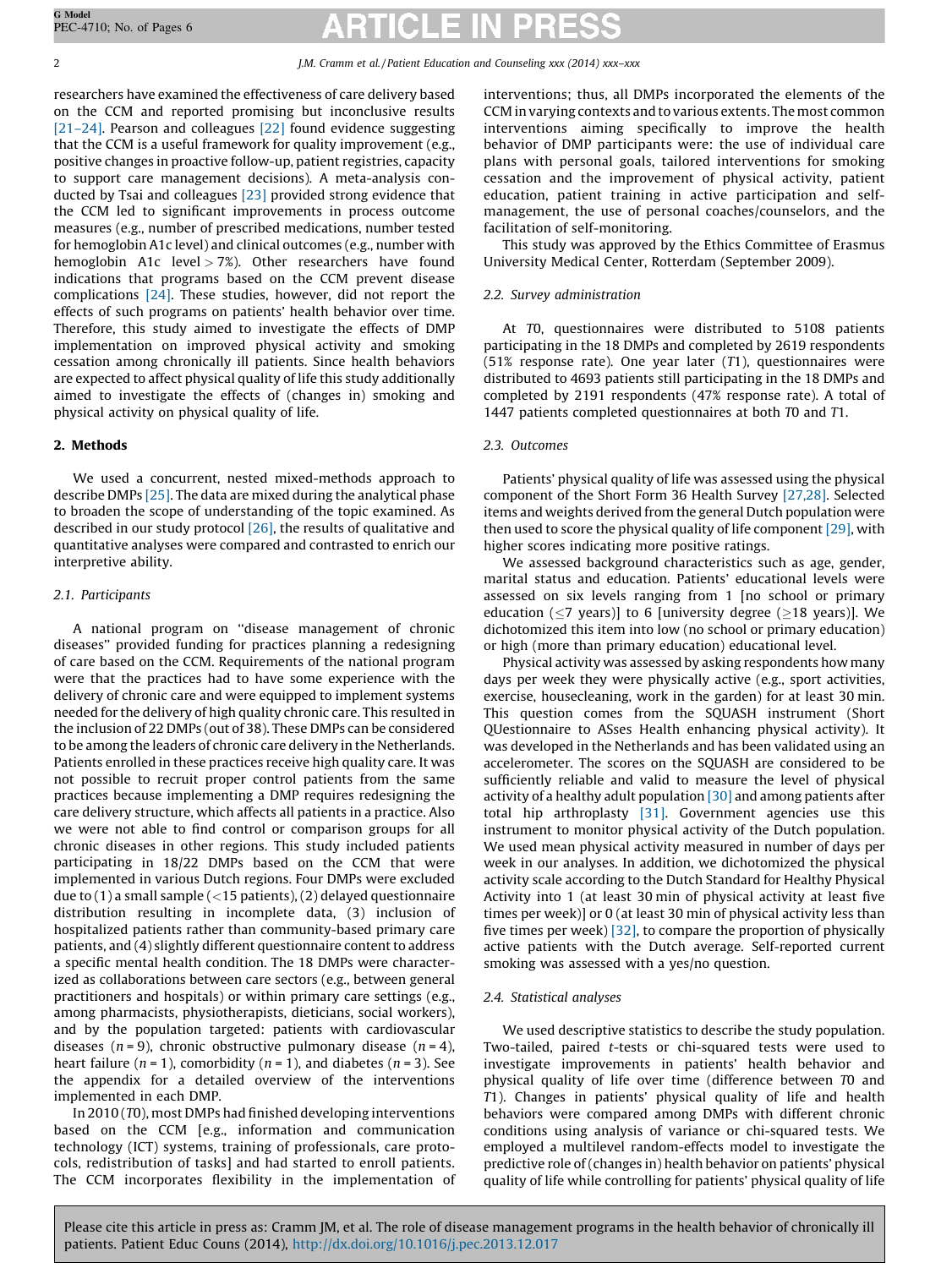at T0, age, gender, educational level, and marital status. SPSS version 20 (IBM) was used for these statistical analyses. In addition, we tested the final full model on imputed data (10 imputed datasets based on approximately 14,470 observations using the Monte Carlo Markov Chain (MCMC) method) using SAS. Results were considered statistically significant if two-sided p values were  $\leq$ 0.05.

## 2.5. Qualitative data collection and analysis

For the qualitative part of the study, semi-structured interviews (see appendix for a topic list) of 45–60 min were held with managers of the 18 DMP projects (four projects were part of a qualitative sub-study and followed a different interview schedule and scheme). Interviews were held at the beginning and end of the project; one project manager declined the follow-up interview, which led to a total of 35 interviews.

The interviews were used to gather information about how the DMPs contributed to healthier behavior among patients. We chose to examine this from the provider perspective because many of the sites implemented changes that were not necessarily seen by patients (such as ICT systems) or were broader than the patient population (such as a community health market). Project managers (providers) were therefore best positioned to indicate what processes were in place through the disease management program (both the work visible to patients and the work often invisible to patients) to improve patient care.

All interviews were recorded with permission and transcribed verbatim. The transcripts were coded inductively and ordered thematically on coding sheets by author BJHW. Each interview transcription, project plan, and document was first read closely to establish general knowledge of the data. Each piece of data was then reread and coded into themes, based on the content. A memo sheet was made for each theme. Our chosen method of inductive analysis provided the opportunity to map the themes back to literature on disease management, ICT systems, and self-management. The quotes selected for this paper were selected by author BJHW and also analyzed by author SA.

# 3. Results

# 3.1. Quantitative analysis

Table 1 displays the baseline characteristics of patients who completed questionnaires at both T0 and T1. Of the 1447 respondents, 47% were female, 38% had a low educational level, and 29% were single. Mean age was  $65.48 \pm 9.96$  (range, 20-98) years.

We compared baseline characteristics of the 1447 participants who completed both questionnaires to those who completed T0 only. No difference in physical quality of life, smoking, gender, educational level, or marital status was found. On average, respondents who completed both questionnaires were older

| Table 1              |                                                                                 |            |
|----------------------|---------------------------------------------------------------------------------|------------|
|                      | Characteristics of patients participating in disease management programs at TO. |            |
| $M$ aan aga (110350) | $CE$ $AO$ $\cap$ $OCE$ $(20, 00)$                                               | $m = 1270$ |

| Mean age (years)                 | $65.48 \pm 9.96$ (20-98) | $n = 1370$ |
|----------------------------------|--------------------------|------------|
| Gender (female)                  | 47%                      | $n = 1411$ |
| Marital status (single)          | 29%                      | $n = 1435$ |
| Low educational level            | 38%                      | $n = 1373$ |
| Physical quality of life (SF-36) | $42.44 \pm 10.10(11-64)$ | $n = 1392$ |
| Physical activity                | $4.93 \pm 2.05$ (0-7)    | $n = 1207$ |
| Percentage of current smokers    | 25%                      | $n = 1402$ |
|                                  |                          |            |

SF-36, Short Form 36 Health Survey. Data are expressed as mean  $\pm$  standard deviation (range) or percentage. Analyses included respondents who completed questionnaires at both T0 and T1 ( $n = 1447$ ).

#### Table 2

Predictors of physical quality of life (SF-36) at T1 (2011), as assessed by multilevel random-intercepts regression analyses  $(n = 931)$ .

| B                     | SE.  | В                     | SE.  |
|-----------------------|------|-----------------------|------|
| 12.90                 | 1.99 | 41.67                 | 0.24 |
| 0.75                  | 0.02 | 7.78                  | 0.24 |
| $-0.07$ <sup>**</sup> | 0.02 | $-0.71$ <sup>**</sup> | 0.22 |
| 0.09                  | 0.51 | 0.04                  | 0.23 |
| 0.72                  | 0.47 | 0.35                  | 0.23 |
| $-0.32$               | 0.46 | $-0.16$               | 0.23 |
| 0.41                  | 0.13 | 0.87                  | 0.28 |
| $0.42^{\degree}$      | 0.13 | 0.88                  | 0.27 |
| $-1.43$               | 0.60 | $-0.62$               | 0.26 |
| 0.95                  | 0.83 | 0.25                  | 0.25 |
|                       |      |                       |      |

SD, standard deviation; SE, standard error; SF-36, Short Form 36 Health Survey; T0, baseline (2010); T1, follow-up (2011). Multilevel analyses included respondents who completed questionnaires at both T0 and T1 ( $n = 1447$ ). Listwise deletion of missing cases resulted in the inclusion of 931 cases in the multilevel regression analyses.

 $p \leq 0.05$  (two-tailed).

\*\*  $p \leq 0.01$  (two-tailed).

\*\*\*  $p \leq 0.001$  (two-tailed).

 $(65.48 \pm 9.96 \text{ vs. } 63.94 \pm 11.01 \text{ years}; p < 0.001)$  and more active  $(4.93 \pm 2.05 \text{ vs. } 4.68 \pm 2.24; p < 0.01)$  than those who completed one questionnaire.

Patients' physical activity scores improved significantly from T0 (mean, 4.93) to T1 (mean, 5.24;  $p < 0.001$ ). The percentage of patients meeting the Dutch standard for healthy physical activity also increased significantly from T0 (63.7%) to T1 (68.5%;  $p < 0.001$ ), while the percentage of current smokers decreased significantly (25.0% vs. 17.8%;  $p < 0.001$ ). Patients' physical quality of life declined significantly from T0 (42.51) to T1 (41.78). Changes in patients' physical quality of life ( $F_{\text{group}}$  = 0.934; p = 0.443), mean physical activity ( $F_{\text{group}}$  = 0.377;  $p$  = 0.825) did not vary among DMPs aimed at different conditions. We did find a difference in the percentage of patients that quit smoking across diseases ( $p < 0.01$ ). The percentage of cardiovascular patients that quit smoking was 6% (out of 637 patients), COPD patients 11% (out of 319 patients), diabetic patients 7% (out of 178 patients), heart failure patients 0% (out of 20 patients) and patients with comorbidity 3% (out of 88 patients).

The results of multilevel analyses ( $n = 931$ ) are displayed in Table 2. After adjusting for patients' physical quality of life at T0, age, educational level, marital status, and gender, these analyses showed that the mean number of days per week with more than 30 min of physical activity at T0 ( $p < 0.01$ ), changes in physical activity ( $p < 0.001$ ), and percentage of smokers at TO ( $p < 0.05$ ) predicted patients' physical quality of life at T1. Higher levels of physical activity at T0 were related to better physical quality of life at T1 ( $B = 0.41$ ), and the addition of 1 day of physical activity between T0 and T1 improved physical quality of life  $(B = 0.42)$ , assuming that all other factors in the model remained constant. Multilevel analyses on imputed data showed similar results. Results based on imputed data showed that after adjusting for patients' physical quality of life at T0, age, educational level, marital status, and gender, physical activity at TO ( $p < 0.05$ ), changes in physical activity ( $p < 0.01$ ), and percentage of smokers at T0 ( $p < 0.05$ ) predicted improved physical quality of life at T1.

#### 3.2. Qualitative analysis

In agreement with the results of the quantitative analysis, the qualitative research showed that project managers felt DMPs had contributed to healthier behaviors in patients, especially with regard to smoking cessation.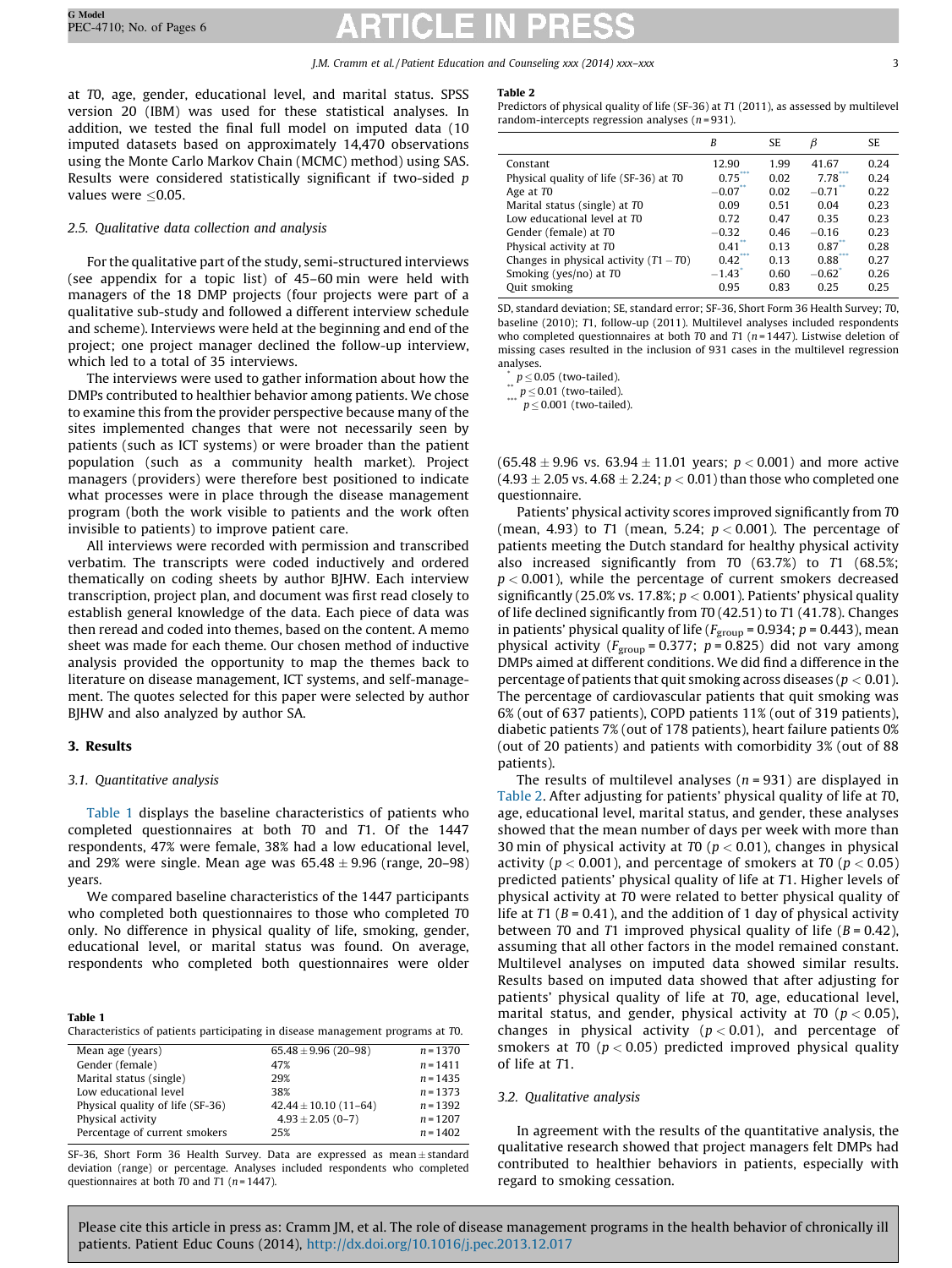# 3.3. How DMPs contributed to healthier behavior

Most respondents indicated that DMP implementation had changed the form of provider–patient interactions. Professionals within practices made more concrete attempts to engage with the ''person'' rather than the patient. This change was reflected in small things that might initially seem to be irrelevant to direct care, such as being courteous to patients in the waiting room, but also in the nature of consultation. DMPs made more systematic use of motivational interviewing, leading to the development of more concrete action plans with patients that specified physical activities and clearly defined targets. This shift was described by several project managers:

''The change from 'doctor knows best' to making an individual care plan and trying to motivate more people to make changes for themselves. That you move away from the idea that there is only one way to effect change. That's what I see as the major shift. It's a different way of thinking.'' (Project Manager E)

''At one point it stopped at [general advice]. We gave the advice: you need to lose weight, move more, take certain medications, etc. But then it was up to the patient to figure out the rest and that's where it often went wrong. We noticed that if you came back a year later, the advice had been given but actually nothing had changed. We didn't have what was necessary to support the patient. . . .. [Now we have] a lifestyle advisor, physiotherapist, dietitian and regular quarterly meetings with the patient to see if goals are being met.'' (Project Manager A);

''. . . using motivational interviewing techniques, it's the patient who should talk first. If your reaction is that you are concerned about the patient's health if s/he does not lose weight or stop smoking, for example, then you give a direct indication that the patient is doing something wrong. You could almost say that you are blackmailing the patient or backing them into a corner . . . you lose your neutrality in the conversation. I've learned that this is not a good way to help the patient initiate changes in lifestyle.'' (Project Manager B)

The quotes from project managers E and A reflect a change mentioned by several project managers regarding how clinicians thought about and interacted with patients. Project managers stated that this change in thinking reflected a shift from the provision of general advice to a focus on patient-centered and mutually agreed upon targets identified by patients, rather than professionals. This was a move, as indicated above, away from one standard approach toward personalized plans to change health behaviors. This not only led to the systematic change that professionals allied to the GP then monitored patients' progress toward achieving these goals, but also to the approach mentioned by Project Manager B that the patient is in the lead and the professional takes a more neutral, assisting position in the efforts to change health behavior.

The aforementioned monitoring process reflects the expansion of communication within DMPs, from a one-on-one providerpatient interaction during an annual check-up to communication among multiple caregivers in regular contact with patients at the individual and group levels. Project managers stressed the importance of group contact because patients could learn from and support one another:

''I can say that someone needs to stop smoking, but at the point where patients are able to say it to one another, it works much better than with my finger pointing at them. And that's the great part [about the program].'' (Project Manager C); and

''There are also groups that take walks together. If they have an appointment to meet as a group at a certain time, then it makes it more difficult not to go, or to back out. Some people need that to make sure they do go.'' (Project Manager A).

As the quote from Project Manager A reflects, professionals recognize that social accountability and community involvement also play important roles in the management of chronic diseases. They therefore worked to create such opportunities through the DMPs, which reflected further innovation in communication by also expanding interactions beyond the practice in order to improve patient care.

This means that practices developed new attempts to connect with patients' everyday worlds, for example, through a community meeting with patients and creating opportunities for networking (e.g., with sports clubs, support groups, and community leaders):

''We are working hard to establish a network with a large group of people in the city who are already involved in sport, diet, physical and manual therapy, but also with other types of interest groups, such as the homeowner's association. (. . .) So we had a network meeting and introduced ourselves as the organizers of a health market. We invited them to join us and divided them into four areas (such as measuring different physical values) that people could visit.'' (Project Manager E).

Beyond changes in direct communication, the project managers also mentioned aspects of DMPs that may not have been evident to patients. Some practices invested in improving or expanding their ICT systems to improve patient tracking:

''We were not anywhere close to having a good overview of all the patients. Now we use our information system to send reminders to come in for a check-up. We developed a good coding system and make sure that individual records are coded properly. That way, we can find them more easily, even if they don't notice.'' (Project Manager D).

ICT systems were sometimes visible in projects, in cases where they were used to improve communication with patients (e.g., through websites or providing patients with access to medical records) and to enable patients to track their behavior, health values, and progress.

In summary, although practices used different strategies, our interviews with project managers confirmed that the projects used the DMPs to "offer more." They changed the nature of conversations with patients in individual and group settings, and improved patient tracking through ICT systems. They also ventured beyond the medical practice into the community to address health behavior changes more comprehensively.

# 4. Discussion and conclusion

# 4.1. Discussion

Overall, both the quantitative and qualitative results showed that DMP implementation improved patients' health behavior. These findings are in line with those of Hung and colleagues [\[33\],](#page-5-0) who found that interventions such as DMPs based on the CCM offer a useful framework for preventive purposes by addressing important risky health behaviors.

The percentages of patient participants meeting the Dutch standard for healthy physical activity (63.7% in 2010, 68.5% in 2011) were higher than the average percentages in the general adult (18+ years) Dutch population (58.1% in 2010, 58.0% in 2011), and reflect a substantial improvement not seen in the general population [\[34\].](#page-5-0) The proportion of current smokers (25.0% in 2010 vs. 17.8% in 2011; 7.2% reduction) among chronically ill patients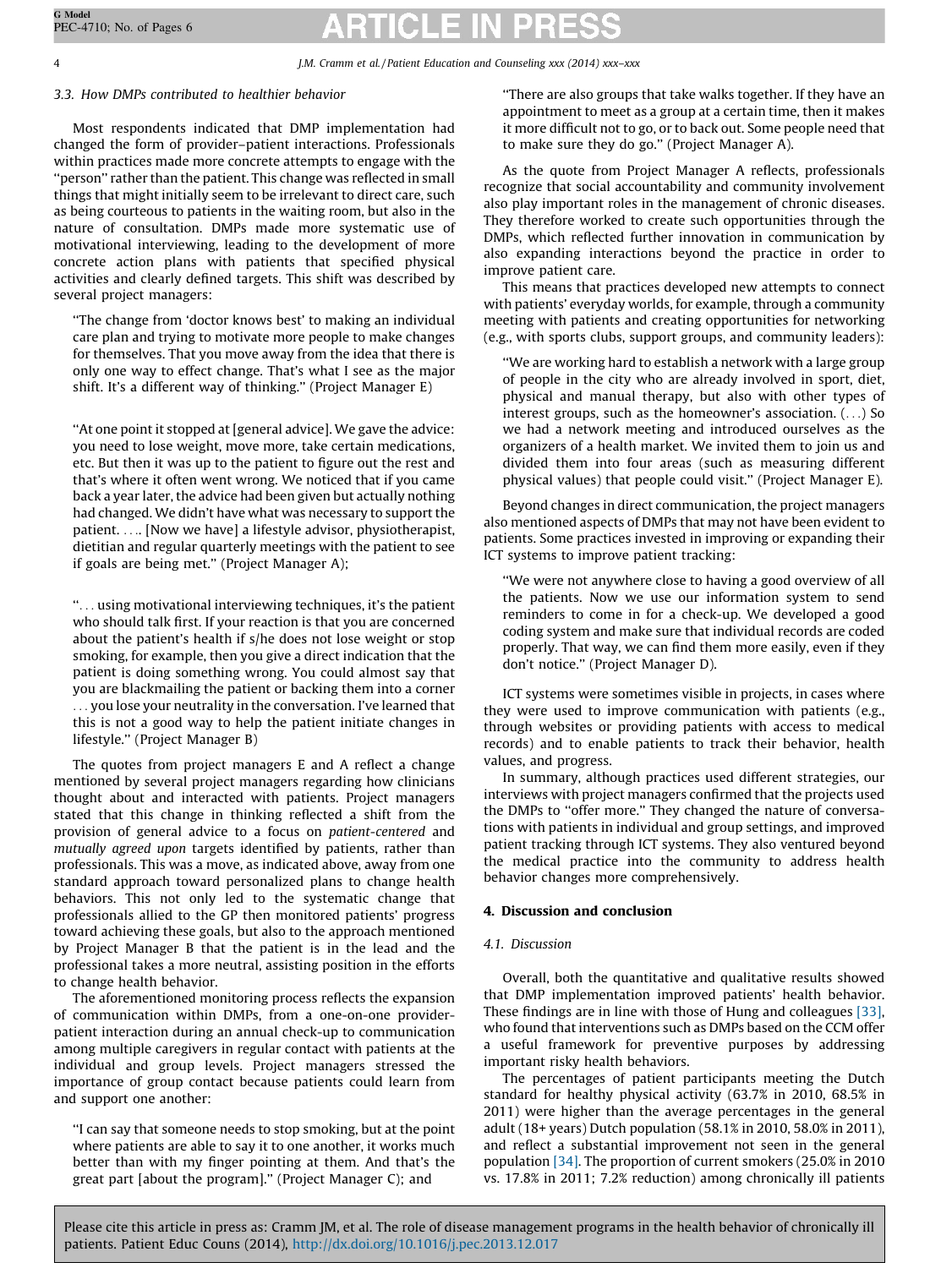<span id="page-4-0"></span>also decreased substantially. The mean prevalence of smoking in the general Dutch population was 25.6% in 2010 and 2011 [\[35\].](#page-5-0)

There is evidence from large long-term randomized controlled trials that quality of life of chronically ill patients slowly deteriorates over time, especially in the placebo groups but sometimes also in the intervention groups [\[36,37\]](#page-5-0). Although physical quality of life also deteriorated among patients in our study, we expect that improvements in health behavior (physical activity and smoking) will prevent or slow down the deterioration of physical quality of life normally seen in a chronic illness population. Qualitative research indicated many of the aspects of DMPs targeted at improving health behavior are expected to have a longer-term impact on quality of life. In a meta-analysis of interventions based on the CCM to improve care for chronic illnesses Tsai and colleagues [\[23\]](#page-5-0) found that the evidence on quality of life outcomes was mixed. Condition-specific quality of life scales are known to be more sensitive to changes in clinical status compared to generic measures of quality of life such as the SF-36. However, we have chosen the latter, because the generic quality of life measures can be used in a wide variety of diseases, as was the case in our project. Moreover, generic quality of life measures may be more sensitive to long-term benefits of chronic care interventions, especially when life style improvements impact multiple morbidities simultaneously. The sustained ability of practices to ''offer more'' by incorporating aspects associated with DMPs into regular practice and by expanding activities beyond the care setting and into the community is important in this regard as is the focus on patient-led communication.

The study has several limitations. First and most importantly, this study did not include control groups corresponding to all the different patient groups. Although we found that physical quality of life declined over the 1-year period, we do not know whether this reduction was smaller compared with chronically ill patients not enrolled in DMPs. Worsening of the disease, poor medication adherence or an unhealthy diet may also explain declines in quality of life. Future research should investigate the role of other health behaviors. Secondly, we included only patients' and project managers' reported perceptions, and did not report the effects of DMP implementation on patients' objective health outcomes. Thirdly, respondents who completed questionnaires at T0 and T1 were on average older and more physically active than were those who completed only one questionnaire, which may have resulted in non-response bias. Physical activity may also be higher compared to patients not responding at all, which limits generalizability of our study findings. Finally, nonresponse bias at T0 may have affected our findings. We did however test the final full model on imputed data which showed similar results.

# 4.2. Conclusions

DMPs based on the CCM appear to improve physical activity among chronically ill patients over time. Furthermore, this research showed that smoking and (changes in) physical activity were important for the physical quality of life of these patients.

# 4.3. Practice implications

To improve health behavior among chronically ill patients healthcare providers are advised to:

 Focus on supporting patients to make healthier lifestyle choices by listening to the needs and desires of patients, for example through motivational interviewing or regular meetings with dieticians and specialized nurses;

- Developing systems, including ICT systems, to improve communication between the various clinicians providing care to those with a chronic disease and between clinicians and patients;
- Looking for opportunities to motivate and support patients in the community, whether through targeted outreach (a health market) or supporting existing activities occurring outside the clinic for patients with chronic conditions (walking groups).

### Acknowledgements

This research was supported by a grant provided by the Netherlands Organization for Health Research and Development (ZonMw, project no. 300030201). The views expressed in the paper are those of the authors. The authors declare that they have no competing interests and confirm all patient/personal identifiers have been removed or disguised so the patient/person(s) described are not identifiable and cannot be identified through the details of the story. The authors are thankful to all healthcare workers, patients and project managers that participated in the research.

### Appendix A. Supplementary data

Supplementary data associated with this article can be found, in the online version, at [http://dx.doi.org/10.1016/j.pec.2013.12.017.](http://dx.doi.org/10.1016/j.pec.2013.12.017)

#### References

- [1] Wagner EH, Austin BT, Davis C, [Hindmarsh](http://refhub.elsevier.com/S0738-3991(14)00003-2/sbref0005) M, Schaefer J, Bonomi A. Improving chronic illness care: translating evidence into action. Health Aff [2001;20:64–78.](http://refhub.elsevier.com/S0738-3991(14)00003-2/sbref0005)
- [2] World Health Organization. Global status report on [noncommunicable](http://refhub.elsevier.com/S0738-3991(14)00003-2/sbref0010) diseases 2010. Geneva: World Health [Organization;](http://refhub.elsevier.com/S0738-3991(14)00003-2/sbref0010) 2011.
- [3] Morbidity and Mortality Weekly Reports. [Resources](http://refhub.elsevier.com/S0738-3991(14)00003-2/sbref0015) and priorities for chronic disease [prevention](http://refhub.elsevier.com/S0738-3991(14)00003-2/sbref0015) and control 1994. Morbid Mortal Weekly Rep 1997;46: [286–7](http://refhub.elsevier.com/S0738-3991(14)00003-2/sbref0015).
- [4] Jacobs RP. Hypertension and managed care. Am J Manag Care [1998;4:S749–52.](http://refhub.elsevier.com/S0738-3991(14)00003-2/sbref0020)
- [5] Desai MM, Zhang P, Hennessy CH. [Surveillance](http://refhub.elsevier.com/S0738-3991(14)00003-2/sbref0025) for morbidity and mortality among older adults – United States, [1995–1996.](http://refhub.elsevier.com/S0738-3991(14)00003-2/sbref0025) Morbid Mortal Weekly Rep [1999;48:7–25](http://refhub.elsevier.com/S0738-3991(14)00003-2/sbref0025).
- [6] Institute of [medicine](http://refhub.elsevier.com/S0738-3991(14)00003-2/sbref0030) crossing the quality chasm: a new health system for the twenty-first century. [Washington:](http://refhub.elsevier.com/S0738-3991(14)00003-2/sbref0030) National Academy Press; 2001.
- [7] McCulloch DK, Price MJ, Hindmarsh M, Wagner EH. [Improvement](http://refhub.elsevier.com/S0738-3991(14)00003-2/sbref0035) in diabetes care using an integrated [population-based](http://refhub.elsevier.com/S0738-3991(14)00003-2/sbref0035) approach in a primary care setting. Dis Manage [2000;3:75–82](http://refhub.elsevier.com/S0738-3991(14)00003-2/sbref0035).
- [8] Nolte E, McKee M. Caring for people with chronic [conditions:](http://refhub.elsevier.com/S0738-3991(14)00003-2/sbref0040) a health system perspective. [Maidenhead:](http://refhub.elsevier.com/S0738-3991(14)00003-2/sbref0040) Open University Press; 2008.
- [9] Norris SL, Glasgow RE, Engelgau MM, OConnor Patrick J, [McCulloch](http://refhub.elsevier.com/S0738-3991(14)00003-2/sbref0045) David. Chronic disease [management:](http://refhub.elsevier.com/S0738-3991(14)00003-2/sbref0045) a definition and systematic approach to component interventions. Dis Manag Health Outcome [2003;11:477–88.](http://refhub.elsevier.com/S0738-3991(14)00003-2/sbref0045)
- [10] Renders CM, Valk GD, Griffin SJ, Wagner EH, Eijk Van JT, [Assendelft](http://refhub.elsevier.com/S0738-3991(14)00003-2/sbref0050) WJ. [Interventions](http://refhub.elsevier.com/S0738-3991(14)00003-2/sbref0050) to improve the management of diabetes in primary care, outpatient, and [community](http://refhub.elsevier.com/S0738-3991(14)00003-2/sbref0050) settings: a systematic review. Diabetes Care [2001;24:1821–33](http://refhub.elsevier.com/S0738-3991(14)00003-2/sbref0050).
- [11] Von Korff M, Gruman J, Schaefer J, Curry SJ, Wagner EH, [Collaborative](http://refhub.elsevier.com/S0738-3991(14)00003-2/sbref0055) management of chronic illness. Ann Intern Med [1997;127:1097–102](http://refhub.elsevier.com/S0738-3991(14)00003-2/sbref0055).
- [12] Wagner EH, Austin BT, Von Korff M. [Improving](http://refhub.elsevier.com/S0738-3991(14)00003-2/sbref0060) outcomes in chronic illness. Manag Care Q [1996;4:12–25](http://refhub.elsevier.com/S0738-3991(14)00003-2/sbref0060).
- [13] Wagner EH, Austin BT, Von Korff M. [Organizing](http://refhub.elsevier.com/S0738-3991(14)00003-2/sbref0065) care for patients with chronic illness. Milbank Q [1996;74:511–44](http://refhub.elsevier.com/S0738-3991(14)00003-2/sbref0065).
- [14] National Center for Health [Statistics.](http://refhub.elsevier.com/S0738-3991(14)00003-2/sbref0070) Healthy people 2010 final review, [Hyattsville,](http://refhub.elsevier.com/S0738-3991(14)00003-2/sbref0070) MD; 2012.
- [15] Koop E. Health promotion and disease [prevention](http://refhub.elsevier.com/S0738-3991(14)00003-2/sbref0075) in clinical practice. In: Lawrence RS, Woolf SH, Jonas S, editors. Health [promotion](http://refhub.elsevier.com/S0738-3991(14)00003-2/sbref0075) and disease preven-tion in clinical practice. [Baltimore:](http://refhub.elsevier.com/S0738-3991(14)00003-2/sbref0075) Williams and Wilkins; 1996 p. [vii–ix](http://refhub.elsevier.com/S0738-3991(14)00003-2/sbref0075).
- [16] Green LA, Fryer GE, Yawn BP, Lanier D, Dovey SM. The ecology of [medical](http://refhub.elsevier.com/S0738-3991(14)00003-2/sbref0080) care revisited. New Engl J Med [2001;344:2021–5](http://refhub.elsevier.com/S0738-3991(14)00003-2/sbref0080).
- [17] Kottke TE, Solberg LI, Brekke ML, Cabrera A, [Marquez](http://refhub.elsevier.com/S0738-3991(14)00003-2/sbref0085) MA. Delivery rates for preventive services in 44 Midwestern clinics. Mayo Clin Proc [1997;72:515–23.](http://refhub.elsevier.com/S0738-3991(14)00003-2/sbref0085)
- [18] Lewis CE. Disease [prevention](http://refhub.elsevier.com/S0738-3991(14)00003-2/sbref0090) and health promotion practices of primary care physicians in the United States. Am J Prev Med [1988;4\(S4\):9–16](http://refhub.elsevier.com/S0738-3991(14)00003-2/sbref0090).
- [19] Woolf SH, Atkins D. The evolving role of [prevention](http://refhub.elsevier.com/S0738-3991(14)00003-2/sbref0095) in health care: contributions of the U S. [Preventive](http://refhub.elsevier.com/S0738-3991(14)00003-2/sbref0095) Services Task Force. Am J Prev Med 2001; [20\(S3\):13–20.](http://refhub.elsevier.com/S0738-3991(14)00003-2/sbref0095)
- [20] Lenfant C. [Shattuck](http://refhub.elsevier.com/S0738-3991(14)00003-2/sbref0100) lecture clinical research to clinical practice lost in translation? N Engl J Med [2003;349:868–74.](http://refhub.elsevier.com/S0738-3991(14)00003-2/sbref0100)
- [21] Estes TS. Moving towards effective chronic illness [management:](http://refhub.elsevier.com/S0738-3991(14)00003-2/sbref0105) asthma as an exemplar. Chronic Resp Dis [2011;8:163.](http://refhub.elsevier.com/S0738-3991(14)00003-2/sbref0105)
- [22] Pearson ML, Wu S, Schaefer J, Bonomi AE, Shortell SM, Mendel PJ, [Marsteller](http://refhub.elsevier.com/S0738-3991(14)00003-2/sbref0110) JA, Louis TA, Rosen M, Keeler EB. Assessing the [implementation](http://refhub.elsevier.com/S0738-3991(14)00003-2/sbref0110) of the chronic care